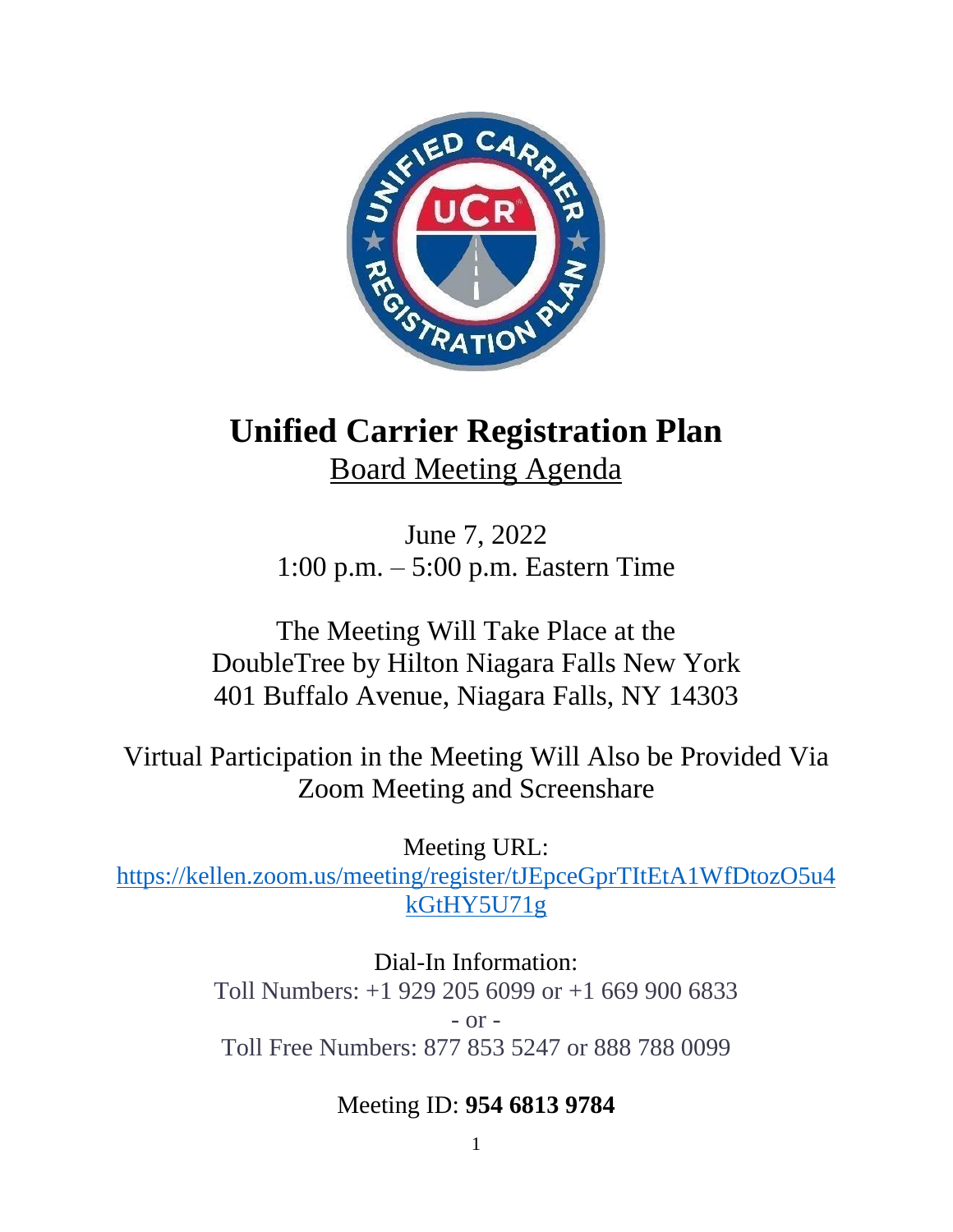#### **UNIFIED CARRIER REGISTRATION PLAN BOARD OF DIRECTORS MEETING June 7, 2022**

### **AGENDA**

## **I. Welcome and Call to Order** – UCR Board Chair The UCR Board Chair will welcome attendees, call the meeting to order, call roll for the Board, confirm the presence of a quorum, and facilitate self-introductions.

**II. Verification of Publication of Meeting Notice** – UCR Executive Director The UCR Executive Director will verify publication of the meeting notice on the UCR website and distribution to the UCR contact list via e-mail, followed by subsequent publication of the notice in the *Federal Register*.

### **III. Review and Approval of Board Agenda** – UCR Board Chair *For Discussion and Possible Board Action* The proposed Agenda will be reviewed, and the Board will consider adoption.

#### Ground Rules

- ➢ Board actions taken only in designated areas on agenda
- **IV. Approval of Minutes of the April 21, 2022 UCR Board Meeting** UCR Board Chair *For Discussion and Possible Board Action* Draft Minutes from the April 21, 2022 UCR Board meeting will be reviewed. The Board will consider action to approve.
- **V. Report of FMCSA** FMCSA Representative The Federal Motor Carrier Safety Administration (FMCSA) will provide a report on relevant activity.
- **VI. Development, Hosting and Maintenance of an IRP Centralized Fee Calculator –** UCR Executive Director

The UCR Executive Director will provide an update regarding the option of development, hosting and maintenance of a centralized IRP fee calculator for the purpose of continuing the Board's progress towards increasing UCR compliance and enhanced data sharing.

**VII. Letter of Recommendation to Congress to Approve Legislation Pertaining to Providing Additional Parking to Motor Carriers –** Monte Wiederhold, Board Member *For Discussion and Possible Board Action*

UCR Board Member Monte Wiederhold will discuss the issue of the lack of parking for motor

carriers along highways and pending legislation before the United States Congress to alleviate the problem. The Board may consider and take action to authorize the UCR Board Chair to draft, sign, and send a letter to Congress recommending approval of such legislation.

#### **VIII. SUBCOMMITTEE REPORTS**

**Audit Subcommittee** – UCR Audit Subcommittee Chair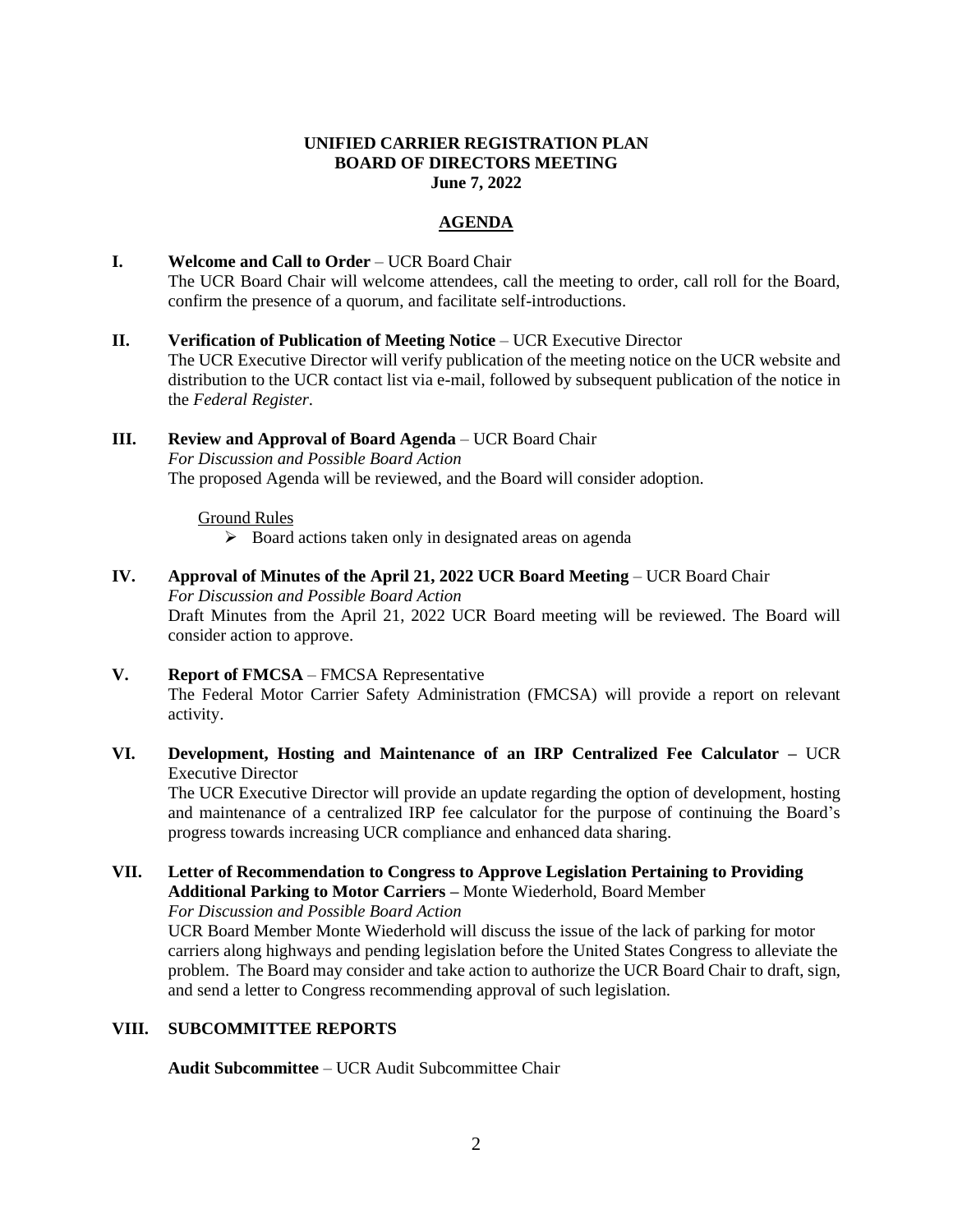#### **A. 2021 Annual State Audit Progress Report to the UCR Board of Directors –** UCR Audit Subcommittee Chair

*For Discussion and Possible Board Action*

The Audit Subcommittee Chair will discuss the current status of participating states' audit programs for the 2021 registration year as required by the UCR Agreement. The UCR Audit Subcommittee Chair will recommend corrective action plans for delinquent states. The Board may consider and take action to approve such plans as recommended.

**B. Discussion Regarding Ways and Means to Increase UCR Registration Percentages –** UCR Audit Subcommittee Chair

The UCR Audit Subcommittee Chair will lead a discussion to share state resources (auditors and other contacts), leveraging partner relationships, auditing tools and other ideas to increase UCR registration percentages to promote improving fairness within the industry.

**C. Maximizing the Value of the Should Have Been (SHB) and Enforcement Efficiency Tools –** UCR Audit Subcommittee Chair and DSL Transportation Services, Inc. (DSL)

The Subcommittee Chair and DSL will provide an update on the value achieved by utilizing the Shadow MCMIS and other tools in the National Registration System (NRS). The discussion will highlight the financial value to the states by vetting businesses for UCR compliance, commercial registration, IFTA, intrastate, and interstate operating authority.

- **D. Dedicating a Full-Time Employee (FTE) to States' Audit Programs –** UCR Audit Subcommittee Chair, UCR Audit Subcommittee Vice-Chair, and DSL The UCR Audit Subcommittee Chair, UCR Audit Subcommittee Vice-Chair and DSL will lead a discussion regarding the value of dedicating 1 FTE to each state's UCR compliance efforts including solicitations (new entrants and unregistered entities), Focused Anomaly Reviews (FAR), retreat and vehicle inspection audits, Shadow MCMIS, and SHB tools in the NRS.
- **E. Updates to the UCR Handbook –** UCR Audit Subcommittee Chair, and UCR Executive **Director**

The UCR Audit Subcommittee Chair and UCR Executive Director will lead a discussion on updating and clarifying the language in the UCR Handbook in regard to the usage of the term "operated" as it relates to a motor carrier beginning operations. A general update on other revisions to the UCR Handbook will also be provided.

**F. Accounting for Unregistered Motor Carriers in Brackets 5 and 6 –** UCR Audit and Finance Subcommittee Chairs

There are a number of motor carriers in brackets 5 and 6 that have not registered for UCR that appear, in many, but not in all cases to have incorrectly overstated on their MCS-150 the number of vehicles in their fleet or have an inactive authority. The UCR Audit and Finance Subcommittee Chairs will lead a discussion on ideas to account for the status of these motor carriers.

**Finance Subcommittee** – UCR Finance Subcommittee Chair

**A. Certificate of Deposit (CD) for Financial Reserve** – Finance Subcommittee Chair and UCR Depository Manager

*For Discussion and Possible Board Action*

The UCR Finance Subcommittee Chair and UCR Depository Manager will present and discuss options for investing the proceeds from a CD that will mature on August 5,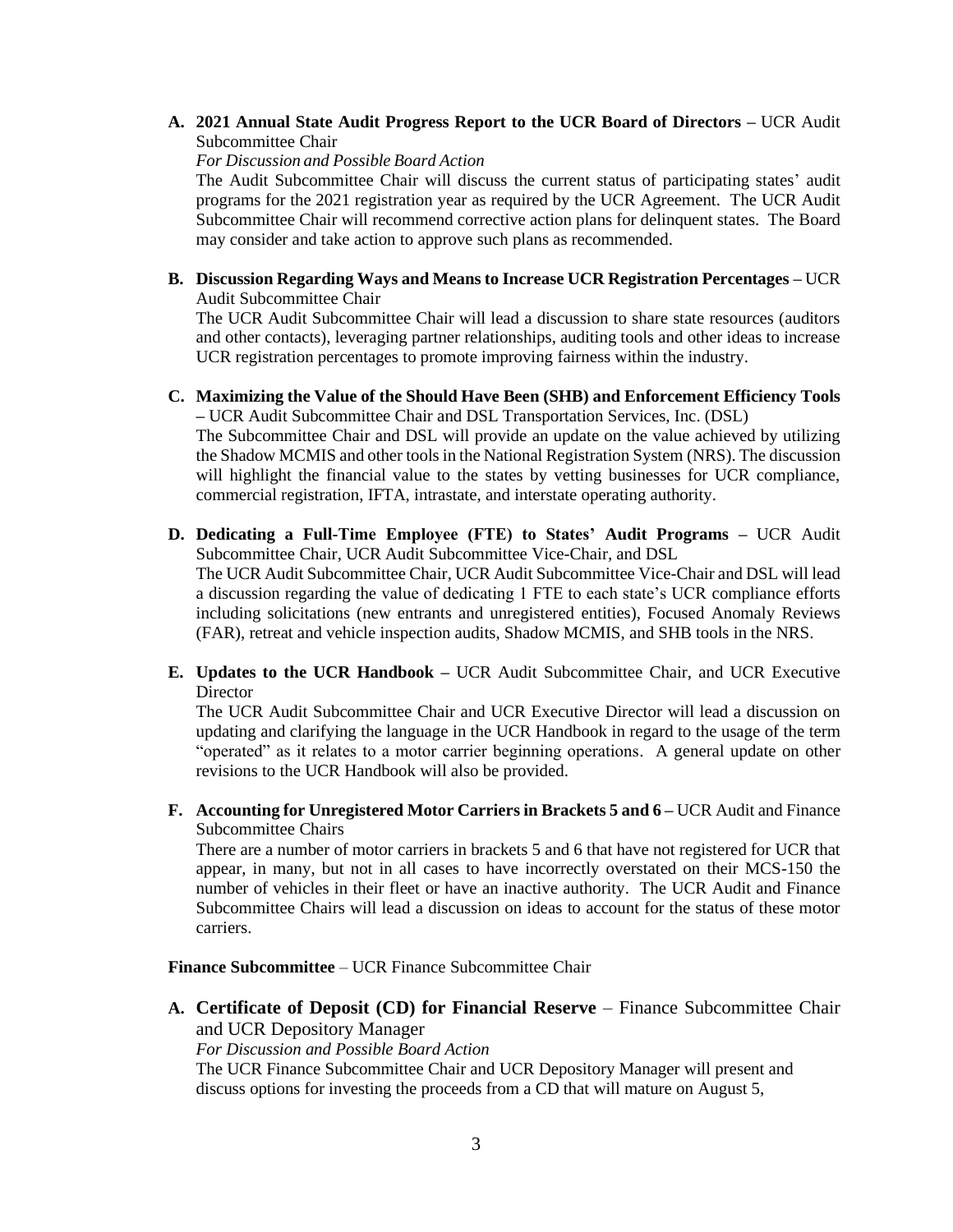2022. The Board may consider and approve an option for re-investing the proceeds from the maturing CD.

**B. Investment Options for 2021 and 2022 Excess Fees** – UCR Finance Subcommittee Chair and UCR Depository Manager

*For Discussion and Possible Board Action*

The UCR Finance Subcommittee Chair and UCR Depository Manager will present the balances of excess fees from the 2021 and 2022 registration years. They will also discuss potential options for safely investing the funds to earn reasonable rates of return that will exceed interest earnings on standard bank deposit accounts. The Board may consider and approve an option for investing the excess fees.

- **C. Update on Response from UCR to the FMCSA's Request for Information Regarding the UCR Board's Fee Recommendation for the 2023 Registration Year –** UCR Finance Subcommittee Chair, UCR Chief Legal Officer and UCR Depository Manager The UCR Finance Subcommittee Chair, UCR Chief Legal Officer and UCR Depository Manager will provide an update to the UCR Board regarding the response provided to FMCSA from their request for information pertaining to the Board's fee change recommendation, and subsequent comment, for the 2023 registration year.
- **D. Update on Potential 2024 Fee Recommendation –** UCR Finance Subcommittee Chair and UCR Depository Manager

The UCR Finance Subcommittee Chair and UCR Depository Manager will provide an update to the UCR Board regarding the methodology, process, and timing for a potential fee recommendation to the Secretary of the U.S. Department of Transportation and FMCSA for the 2024 registration year.

**Education and Training Subcommittee** – UCR Education and Training Subcommittee Chair

**Update on Current and Future Training Initiatives** – UCR Education and Training Subcommittee Chair and UCR Operations Manager

The Education and Training Subcommittee Chair and the UCR Operations Manager will provide an update on the current and planned future training initiatives for the UCR Plan.

### **IX. Contractor Reports – UCR Executive Director**

#### • **UCR Executive Director's Report**

The UCR Executive Director will provide a report covering recent activity for the UCR Plan.

#### • **DSL Transportation Services, Inc.**

DSL Transportation Services, Inc. will report on the latest data from the FARs program, discuss motor carrier inspection results, pilot projects and other matters.

#### • **Seikosoft**

Seikosoft will provide an update on recent/new activity related to the NRS.

#### • **UCR Administrator Report (Kellen)**

The UCR Staff will provide a management report covering recent activity for the Depository, Operations, and Communications.